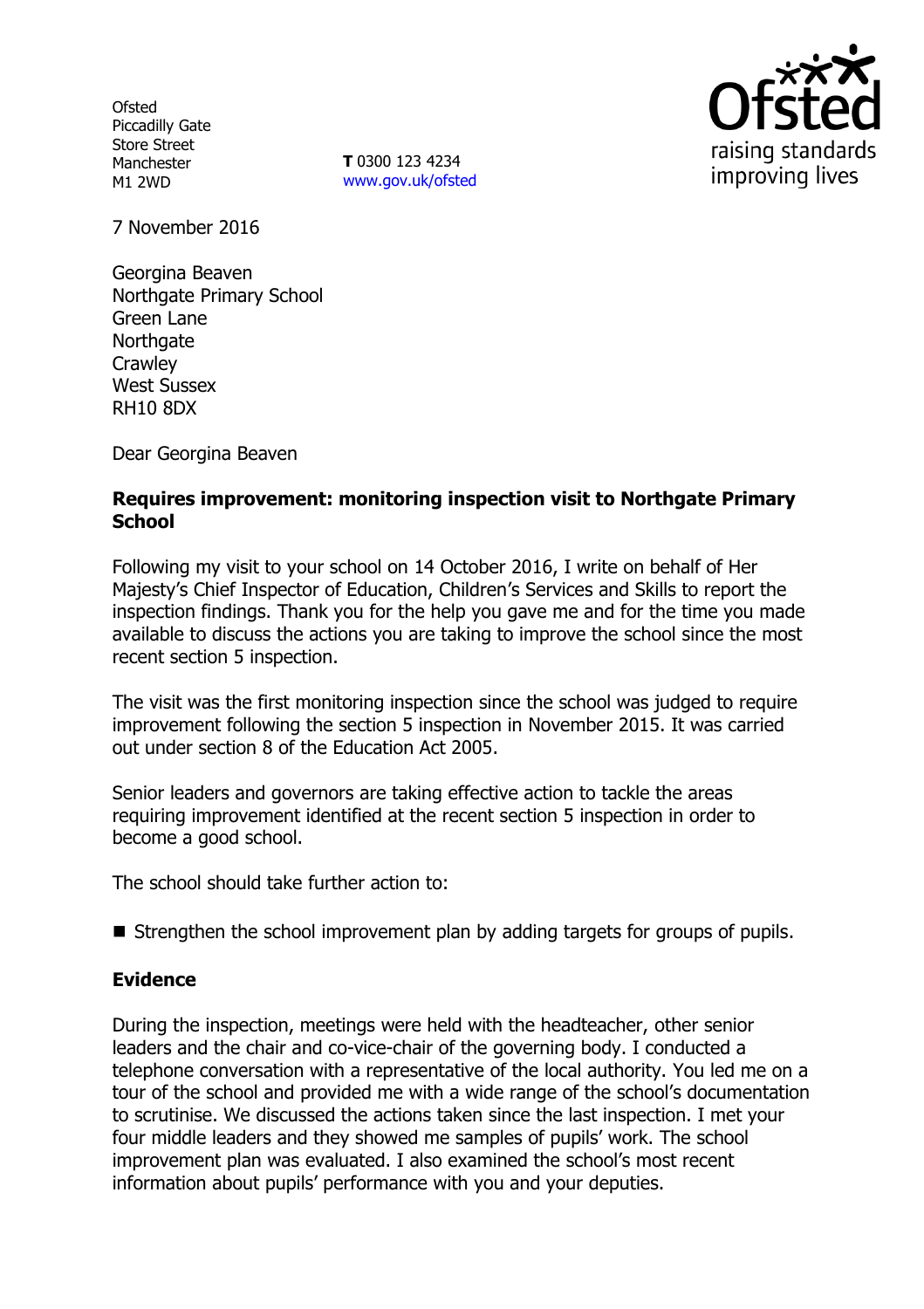

# **Context**

Since the section 5 inspection, there have been significant changes to the leadership structure. Two assistant headteachers were promoted to job share the post of deputy headteacher, with responsibility for inclusion. Another deputy headteacher, with responsibility for teaching and learning, joined the school in April 2015. The governing body has been reformed: only the chair and one of the co-vice chairs of governors are still in place. Seven new governors have been appointed and the single remaining vacancy is being filled.

# **Main findings**

You continue to provide strong leadership of the school. You have a clear vision for the high standards expected at the school and have shown determination in pursuit of improvement. You rightly focused on establishing better systems for monitoring the performance of pupils and staff. Leaders and governors now have a deeper and more accurate understanding of the strengths and remaining weaknesses of the school. You have led the school by example and have developed the skills of other leaders well. Leaders' actions are successfully tackling the areas for improvement identified at the last inspection.

During my visits to classrooms, the atmosphere was purposeful and pupils were appropriately engaged in a range of learning activities. You were able to demonstrate the steps taken to improve teaching through bespoke coaching of individuals alongside whole staff training. The pupils I spoke to explained what they were learning clearly and enthusiastically and were enjoying grappling with some challenging tasks.

The two middle leaders with responsibility for English have benefited from support by an English specialist from the neighbouring Langley Green Primary School. Shortly after the inspection, the middle leaders rightly set out to identify how well reading was being taught at the school. Based on their findings, they raised expectations and delivered training for both teachers and teaching assistants. Staff responded well and now pupils are heard reading weekly and their reading material is more challenging. Importantly, the leaders checked that these steps have taken place consistently across the school. They are now setting out to evaluate the impact of these improvements on the standards of reading throughout the school.

The English leaders adopted a similarly direct approach to improving writing. Following the inspection, they issued a presentation policy which makes it clear how pupils should present their work in books. This policy included guidance about spelling and handwriting. Staff and pupils responded to the raised expectations well. Leaders showed me many examples of work which showed strong improvements in spelling, handwriting and presentation of work.

The feedback given to pupils to help them improve their work is now having much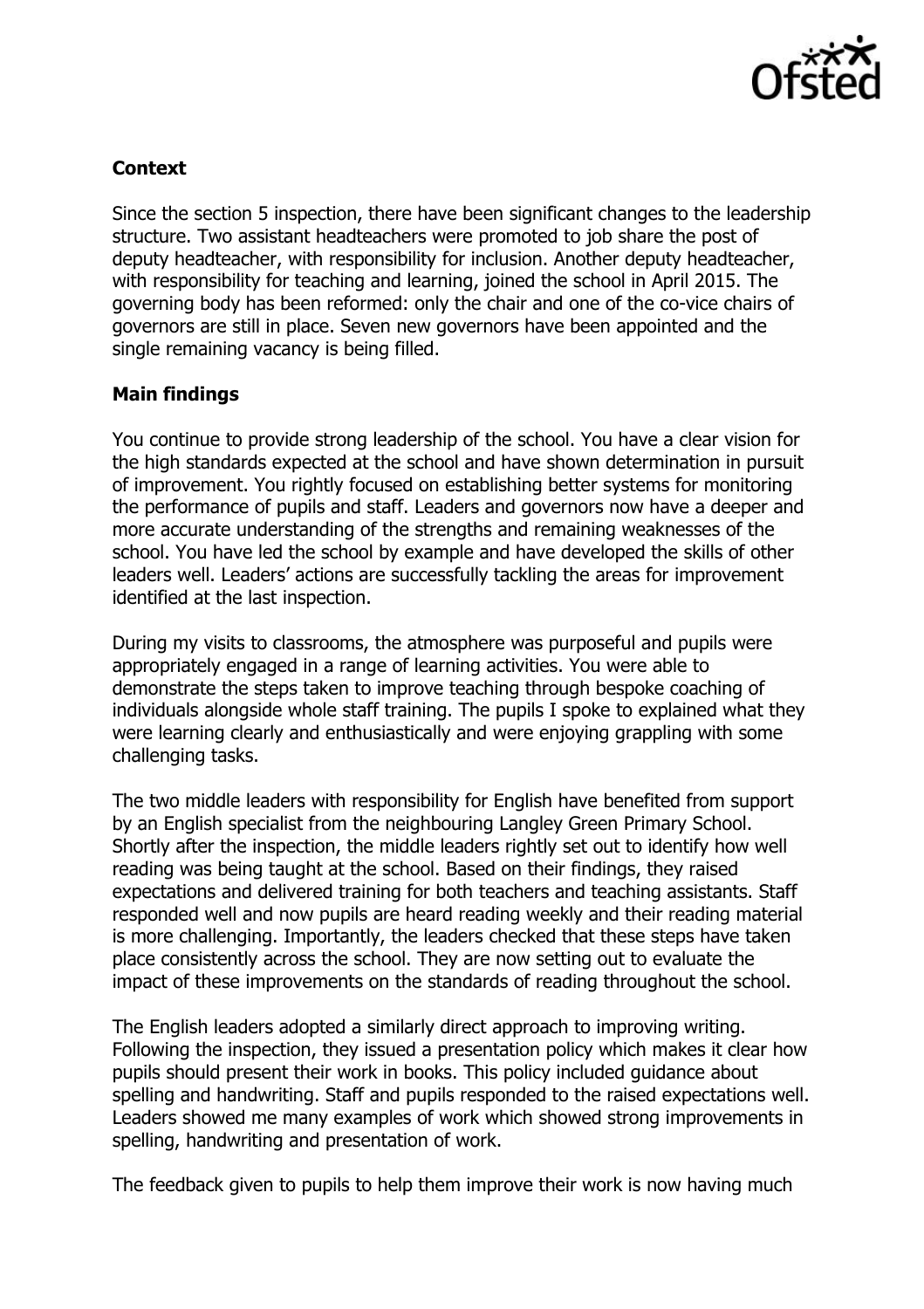

greater impact. Evidence from books and through talking to pupils shows how they are responding well to the helpful advice given by teachers. The use of 'mid-point marking' to offer advice to pupils part way through writing longer pieces has proved particularly successful. Although there is some inconsistency in the quality of feedback given, in the best examples teachers offer pupils further stretch and challenge, for example by posing questions which require pupils to apply their newly acquired mathematical skills.

The deputy headteacher for teaching and learning has significantly improved the systems for analysing and displaying information about pupils' attainment and progress. School leaders now have a great deal of information, and they need to extract, analyse and succinctly explain what the data is telling them about pupils' progress. Appropriately aspirational targets have been set for individual pupils, who are regularly assessed. The performance of different groups is now being tracked, but not yet reported in a way that shows whether their progress is on track to meet the group's targets.

As headteacher, you accurately evaluate the school's current position. You and your team are rightly proud of the improvements at the school and are clear about the next steps needed to maintain this trajectory. The school improvement plan is well organised and linked closely to the areas for improvement from the last inspection.

Although the plan has useful attainment targets for each year group, it does not yet have targets or milestones for the performance of groups in the school, such as disadvantaged pupils. These would make it easier for leaders and governors to evaluate the success of actions taken to improve the performance of these groups.

You have taken effective steps to develop the leadership skills of your middle leaders. You have reorganised responsibilities so that the two leaders of mathematics and two leaders of English also have responsibilities for teams, such as early years. All four leaders were clear about priorities for improvement and could show the impact of their work taken to address these so far. You also have plans to expand the useful coaching some middle leaders have received from Langley Green School. The mathematics leaders expect pupils throughout the school to develop their ability to reason and explain their thinking. They provided evidence to show how well pupils are tackling difficult mathematical tasks. The leaders insightfully identified that some staff require further subject training to build on current improvements in the teaching of mathematics.

The deputy headteachers who share the role of special educational needs coordinator have seized this opportunity with enthusiasm. They share a clear vision to enable every pupil in the school to thrive and achieve well. They started by checking that pupils' diverse needs and starting points were accurately identified. They are also working effectively with parents and outside agencies to provide the right support for pupils. The deputy headteachers have ensured that assessment information is used to measure the impact of interventions designed to help pupils